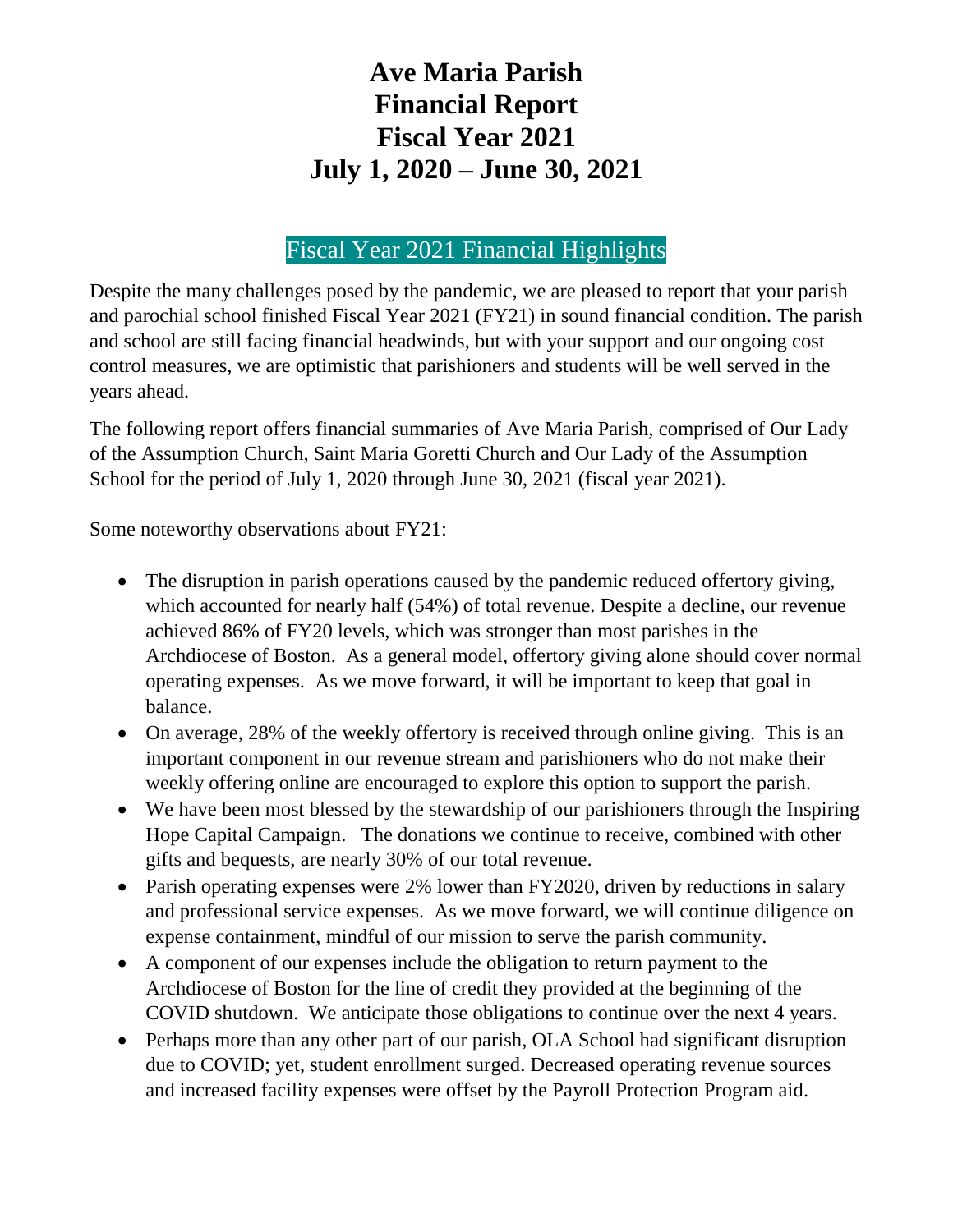# **Ave Maria Parish Financial Report Fiscal Year 2021 July 1, 2020 – June 30, 2021**

#### Ave Maria Parish

| <b>PARISH REVENUE</b>             | FY 2021        | <b>FY2021</b> | <b>FY2020</b>  |
|-----------------------------------|----------------|---------------|----------------|
|                                   | <b>Actuals</b> | <b>Budget</b> | <b>Actuals</b> |
| Collections, Contributions,       | 1,039,199      | 1,006,740     | 1,038,252      |
| <b>Bequests &amp; Fundraising</b> |                |               |                |
| <b>Sacramental Offering</b>       | 64,566         | 60,000        | 63,210         |
| Other Revenue*                    | 130,861        | 135,500       | 200,314        |
| <b>TOTAL REVENUE</b>              | 1,234,626      | 1,202,240     | 1,301,776      |

\* includes Religious Education Fees

| <b>PARISH EXPENSES</b>       | FY 2021        | <b>FY2021</b> | <b>FY2020</b>  |
|------------------------------|----------------|---------------|----------------|
|                              | <b>Actuals</b> | <b>Budget</b> | <b>Actuals</b> |
| <b>Employee Compensation</b> | 583,237        | 487,133       | 594,661        |
| <b>Clergy Benefits</b>       | 110,099        | 172,731       | 109,179        |
| <b>Professional Services</b> | 8,880          | 6,400         | 17,553         |
| <b>Facility Expense</b>      | 188,813        | 194,100       | 192,091        |
| Pastoral                     | 17,376         | 37,830        | 32,710         |
| Other Expense*               | 270,942        | 217,610       | 250,450        |
| <b>TOTAL EXPENSES</b>        | 1,179,347      | 1,115,804     | 1,196,644      |
|                              |                |               |                |

\* includes RCAB Central Ministry tithe

| NET OPER.INCOME     | 55,279  | 86,436   | 105,132 |
|---------------------|---------|----------|---------|
| NonOperating Income | 173,585 | (85,000) | (1,762) |
| <b>NET INCOME</b>   | 228,864 | 1,436    | 103,370 |

#### **Recap Other Financial Information (As of June 30, 2021)**

| <b>Parish Checking Accounts</b>       | \$131,437 |
|---------------------------------------|-----------|
| Parish RCAB Revolving Funds \$518,042 |           |